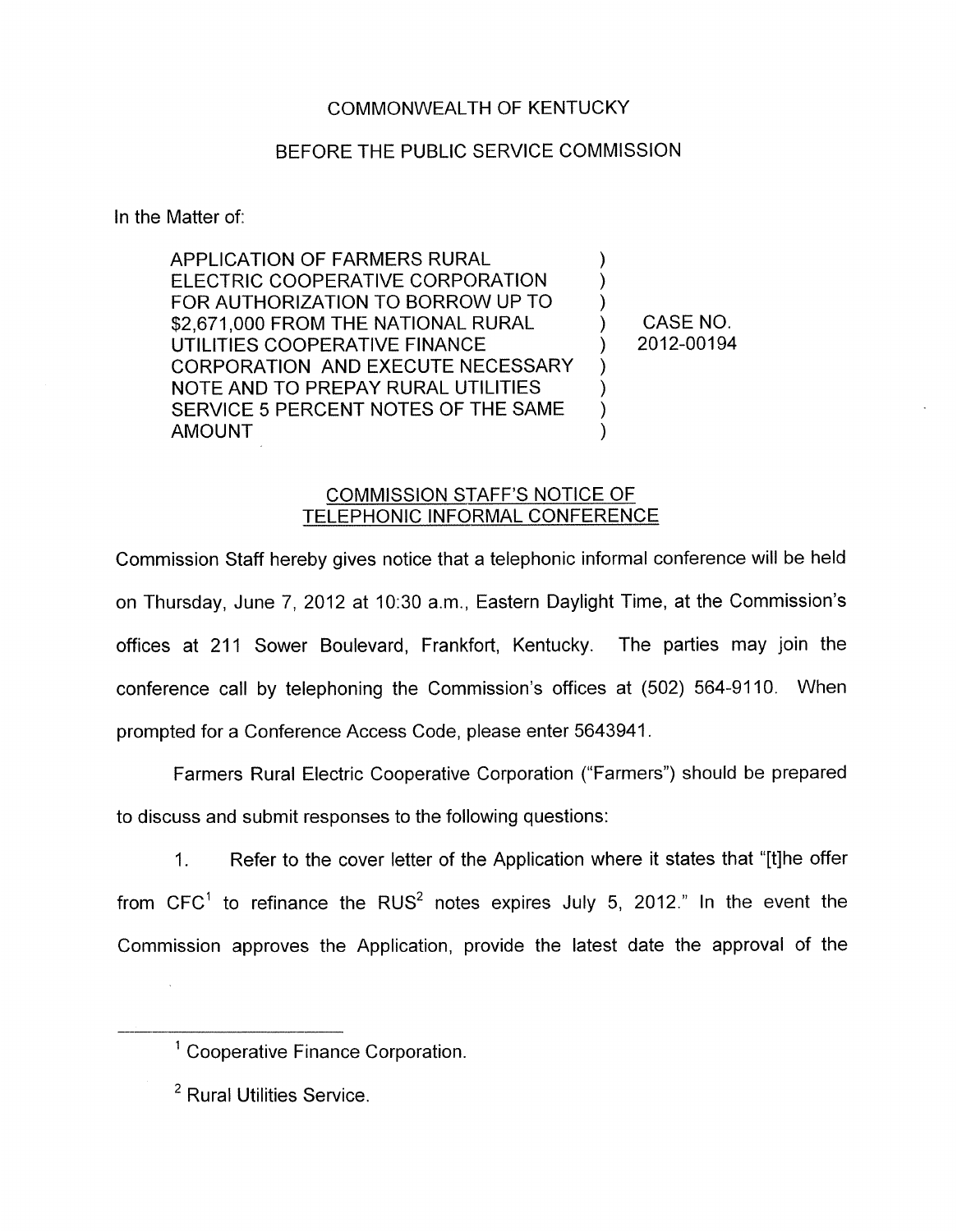refinancing is needed in order to execute the refinancing documents.

2. Refer to Item 9 of the Application. Confirm the reference to Case No. 2010-0029 is incorrect and that the reference should be to Case No. 2010-00219.

**3.** Refer to Exhibit 7 of the Application.

a. Explain why there was not a discounted net cash flow computation

in Farmers' Application.

b. Provide a discounted net cash flow computation using the effective

interest rate after discounts and patronage capital (3.66 percent).

∕oŭen

dutive Director Public Service Commission P.O. Box 615 Frankfort, Kentucky 40602

**JUN 0 4 2012 DATED** 

cc : Parties of Record